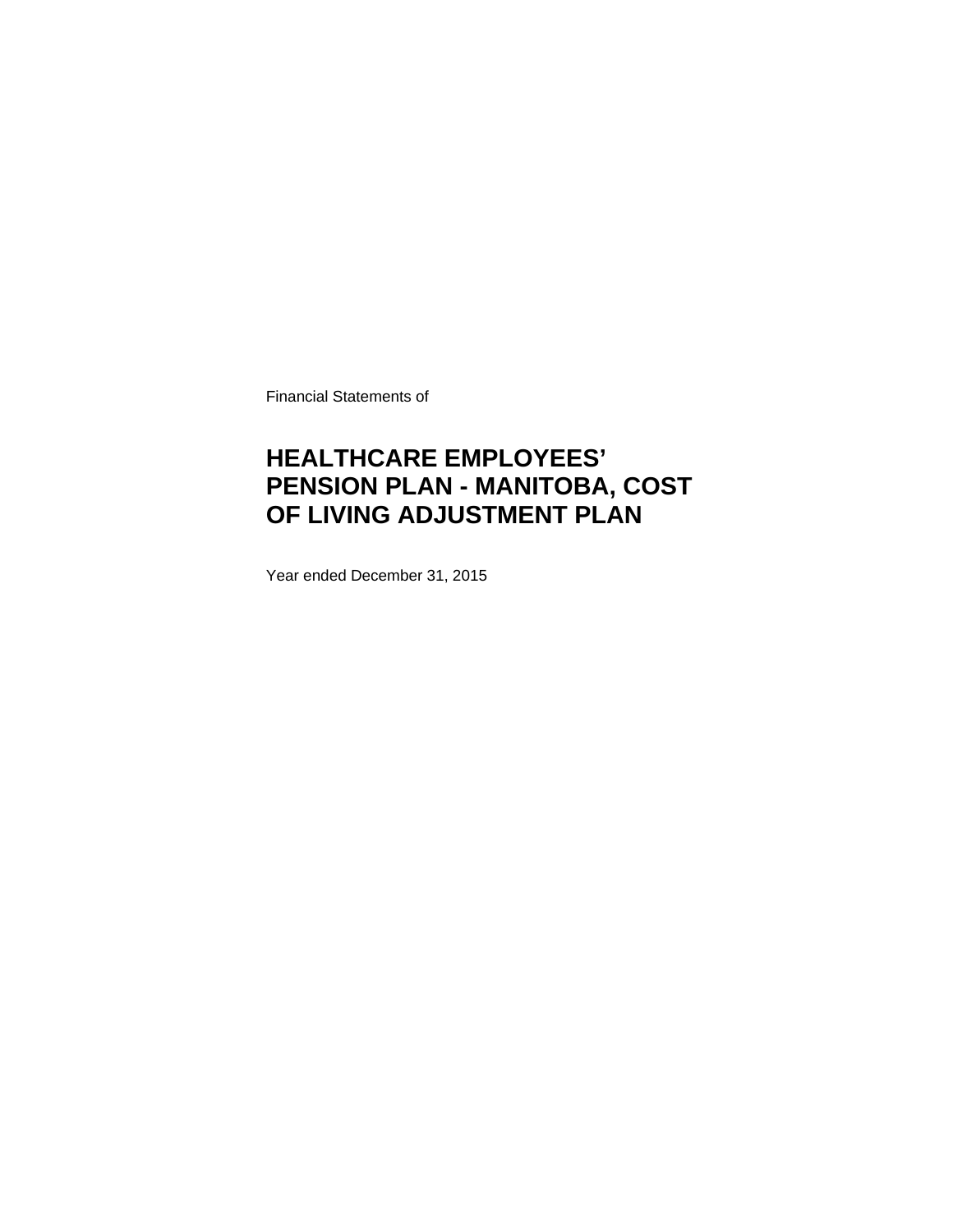

**KPMG LLP** Suite 2000 - One Lombard Place Winnipeg MB R3B 0X3 Canada

Telephone Fax Internet

(204) 957-1770 (204) 957-0808 www.kpmg.ca

### **INDEPENDENT AUDITORS' REPORT**

To the Board of Trustees of the Healthcare Employees' Pension Plan - Manitoba, Cost of Living Adjustment Plan

We have audited the accompanying financial statements of Healthcare Employees' Pension Plan - Manitoba, Cost of Living Adjustment Plan, which comprise the statement of financial position as at December 31, 2015, the statement of changes in net assets available for benefits for the year then ended, and notes, comprising a summary of significant accounting policies and other explanatory information.

### *Management's Responsibility for the Financial Statements*

Management is responsible for the preparation and fair presentation of these financial statements in accordance with Canadian accounting standards for pension plans, and for such internal control as management determines is necessary to enable the preparation of financial statements that are free from material misstatement, whether due to fraud or error.

#### *Auditors' Responsibility*

Our responsibility is to express an opinion on these financial statements based on our audit. We conducted our audit in accordance with Canadian generally accepted auditing standards. Those standards require that we comply with ethical requirements and plan and perform the audit to obtain reasonable assurance about whether the financial statements are free from material misstatement.

An audit involves performing procedures to obtain audit evidence about the amounts and disclosures in the financial statements. The procedures selected depend on our judgment, including the assessment of the risks of material misstatement of the financial statements, whether due to fraud or error. In making those risk assessments, we consider internal control relevant to the entity's preparation and fair presentation of the financial statements in order to design audit procedures that are appropriate in the circumstances, but not for the purpose of expressing an opinion on the effectiveness of the entity's internal control. An audit also includes evaluating the appropriateness of accounting policies used and the reasonableness of accounting estimates made by management, as well as evaluating the overall presentation of the financial statements.

We believe that the audit evidence we have obtained is sufficient and appropriate to provide a basis for our audit opinion.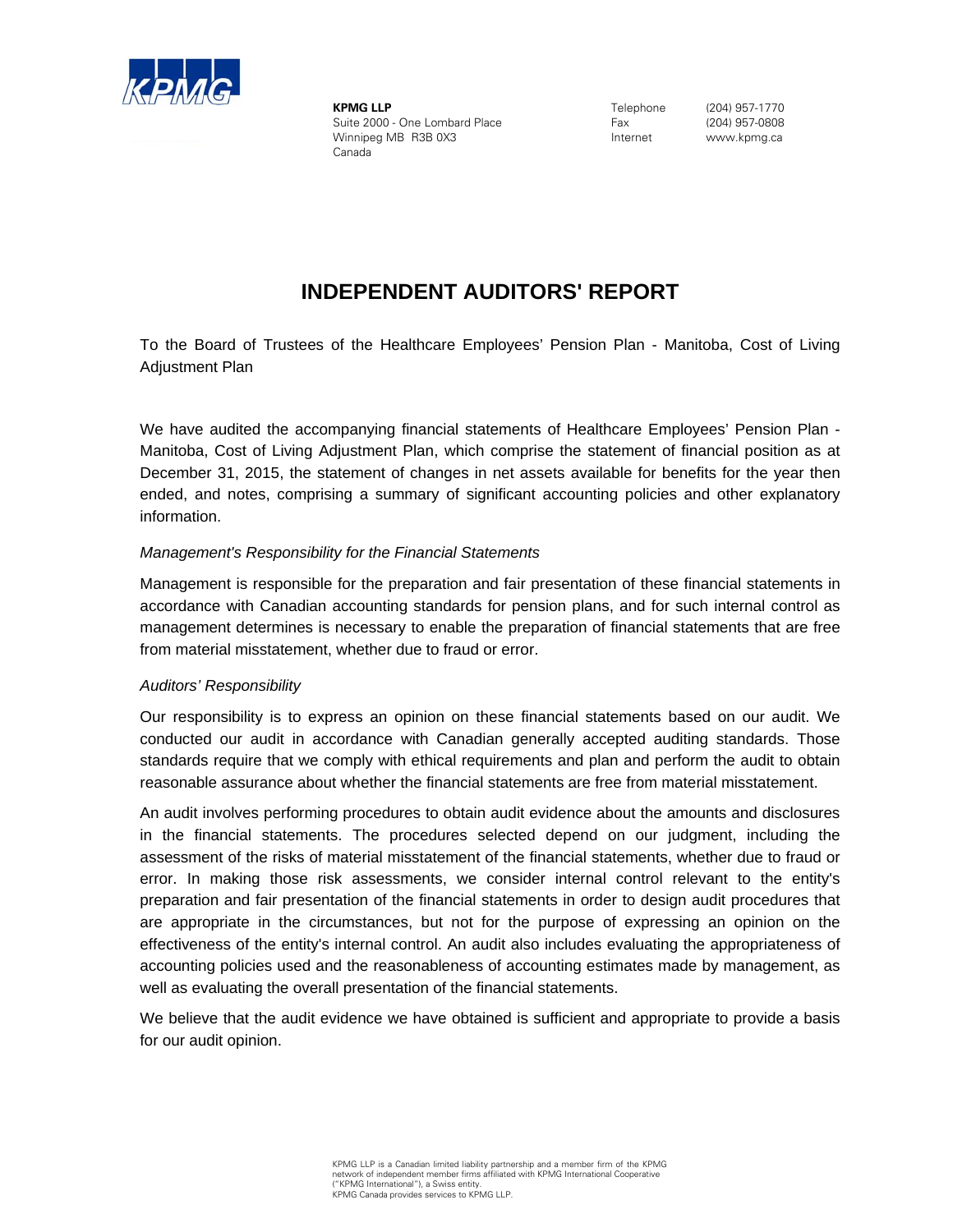

### *Opinion*

In our opinion, the financial statements present fairly, in all material respects, the financial position of Healthcare Employees' Pension Plan - Manitoba, Cost of Living Adjustment Plan as at December 31, 2015, and changes in its net assets available for benefits for the year then ended in accordance with Canadian accounting standards for pension plans.

 $KPMG$  14P

Chartered Professional Accountants

June 15, 2016 Winnipeg, Canada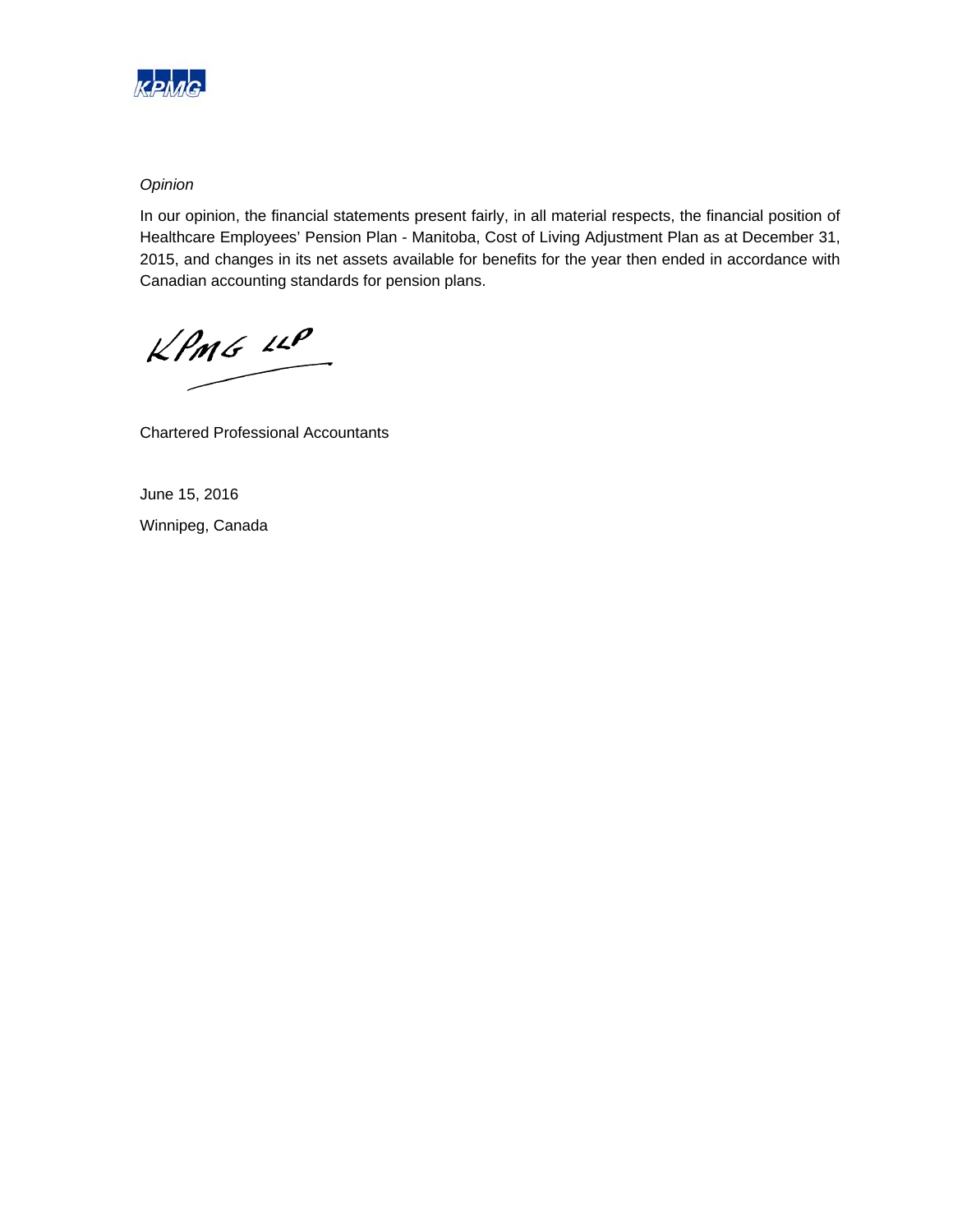**Statement of Financial Position** 

#### December 31, 2015, with comparative information for 2014

|                                                                 |    | <b>Active Employees</b><br>Fund |              | <b>Past Retirees</b><br>Fund |    | 2015<br>Total          |                         | 2014<br>Total          |
|-----------------------------------------------------------------|----|---------------------------------|--------------|------------------------------|----|------------------------|-------------------------|------------------------|
| <b>Assets</b>                                                   |    |                                 |              |                              |    |                        |                         |                        |
| Cash                                                            | S  | 1,396,725                       | \$           | 1,008,292                    | S  | 2,405,017              | \$                      | 1,354,340              |
| Contributions receivable:<br><b>Employer</b><br><b>Employee</b> |    | 1,216,104<br>1,215,147          |              | 132,124<br>134,667           |    | 1,348,228<br>1,349,814 |                         | 1,070,413<br>1,070,301 |
| Other receivables (note 9)                                      |    | 1,497,736                       |              | 50,999                       |    | 1,548,735              |                         | 623,762                |
| Inter-fund balances                                             |    | 2,039                           |              | (2,039)                      |    |                        |                         |                        |
| <b>Short-term investments</b>                                   |    | 50,299,759                      |              |                              |    | 50,299,759             |                         | 16,032,630             |
| Capital assets (note 4)                                         |    | 130,410                         |              | 130,410                      |    | 260,820                |                         | 521,642                |
| <b>Total assets</b>                                             | S. | 55,757,920                      | $\mathbf{s}$ | 1,454,453                    | \$ | 57,212,373             | \$                      | 20,673,088             |
| Liabilities                                                     |    |                                 |              |                              |    |                        |                         |                        |
| Accounts payable and<br>accrued liabilities                     | \$ | 45,432                          | - \$         | 42,322                       | \$ | 87,754                 | S                       | 30,942                 |
| Commitment (note 10)                                            |    |                                 |              |                              |    |                        |                         |                        |
| Net assets available for benefits                               | S  | 55,712,488                      | S            | 1,412,131                    | \$ | 57,124,619             | $\overline{\mathbf{s}}$ | 20,642,146             |

See accompanying notes to financial statements.

Approved by the Trustees: Chair Vice-Chair

 $\bullet$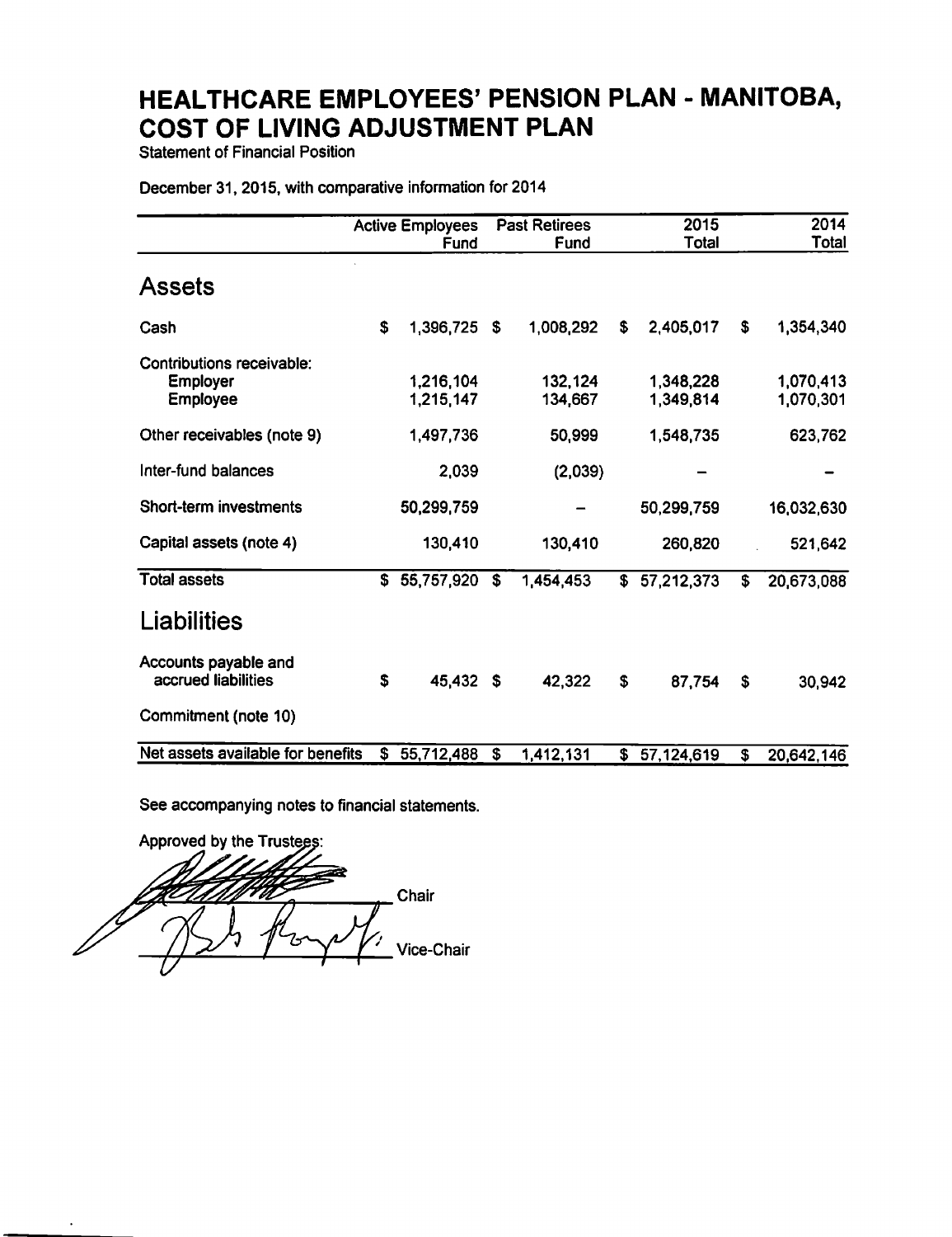Statement of Changes in Net Assets Available for Benefits

| Year ended December 31, 2015 with comparative information for 2014 |  |  |
|--------------------------------------------------------------------|--|--|
|--------------------------------------------------------------------|--|--|

|                                                                                            | <b>Active Employees</b>                    | <b>Past Retirees</b>                  | 2015                                       | 2014                                     |
|--------------------------------------------------------------------------------------------|--------------------------------------------|---------------------------------------|--------------------------------------------|------------------------------------------|
|                                                                                            | Fund                                       | Fund                                  | Total                                      | Total                                    |
| Increase in net assets:<br>Pension fund contributions:                                     |                                            |                                       |                                            |                                          |
| Employer<br>Employee<br>Short-term investment income                                       | \$.<br>17,403,256<br>17,360,204<br>432,692 | S.<br>1,348,420<br>1,335,682<br>1,959 | 18,751,676<br>\$.<br>18,695,886<br>434,651 | \$<br>10,964,251<br>10,950,997<br>48,084 |
| Total increase in net assets                                                               | 35,196,152                                 | 2,686,061                             | 37,882,213                                 | 21,963,332                               |
| Decrease in net assets:<br>Administrative expenses<br>(note 5)<br>Current period change in | 629,076                                    | 617,173                               | 1,246,249                                  | 1,314,673                                |
| fair value of investments                                                                  | 153,491                                    |                                       | 153,491                                    | 6,513                                    |
| Total decrease in net assets                                                               | 782,567                                    | 617,173                               | 1,399,740                                  | 1,321,186                                |
| Increase in net assets<br>available for benefits                                           | 34,413,585                                 | 2,068,888                             | 36,482,473                                 | 20,642,146                               |
| Net assets available for<br>benefits, beginning of year                                    | 21,298,903                                 | (656, 757)                            | 20,642,146                                 |                                          |
| Net assets available for<br>benefits, end of period                                        | 55,712,488<br>S.                           | 1,412,131<br>\$                       | 57,124,619<br>\$.                          | 20,642,146<br>S                          |

See accompanying notes to financial statements.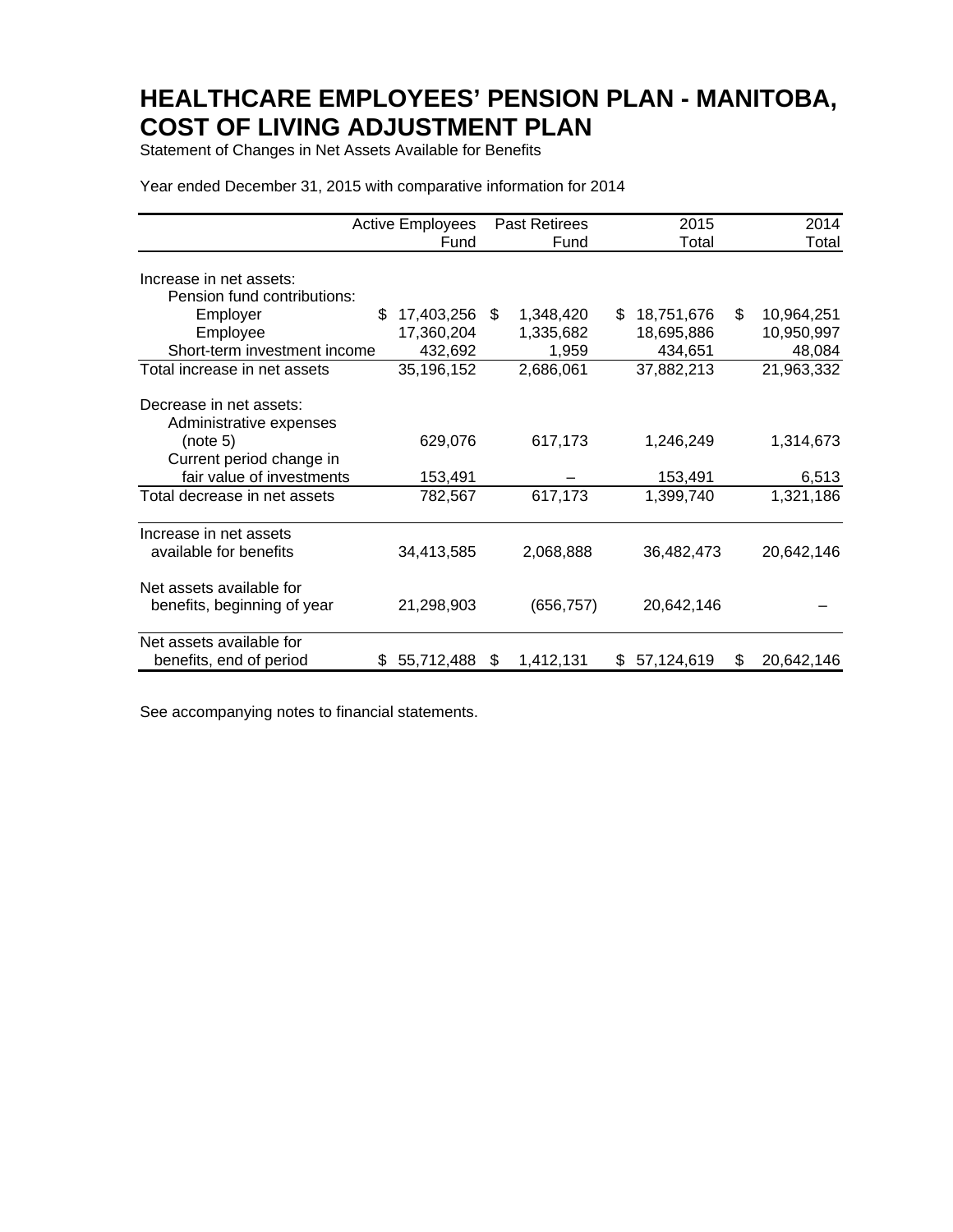Notes to Financial Statements

Year ended December 31, 2015

#### **1. General:**

Healthcare Employees' Pension Plan - Manitoba, Cost of Living Adjustment (COLA) Plan (the Plan) is governed by a Board of Trustees appointed by signatory employers and unions through a Trust Agreement dated December 12, 2013. The Plan was created pursuant to a June 10, 2010 letter of understanding between the signatory employers and unions, which provided for monies to be contributed to the Active Employees Fund and the Past Retirees Fund (collectively, the Plan) and such monies to be dedicated for the specific purpose of providing ad hoc cost of living adjustments to benefits payable under the Healthcare Employees' Pension Plan - Manitoba (HEPP) to retired members who participated in HEPP as a result of their employment. Contributions from members for the Active Employees Fund commenced on April 1, 2014. Contributions from members for the Past Retirees Fund commenced on April 1, 2015.

The Plan is registered with Canada Revenue Agency (CRA) as a supplemental plan pursuant to the *Income Tax Act*. The Plan is not a pension plan as defined under the *Pension Benefits Act* (Manitoba), and therefore is not registered under or subject to any provisions of the *Pension Benefits Act* (Manitoba).

### **2. Description of the plan:**

The following description of the Plan is a summary only. For more complete information reference should be made to the Plan Text.

(a) General:

The Plan is designated as a specified multi-employer pension plan under the *Income Tax*  Act for all employees of participating healthcare facilities in the Province of Manitoba.

(b) Funding policy:

Employers and employees are required to contribute to the Plan a certain percentage of the members' earnings as established by the settlors of the Plan.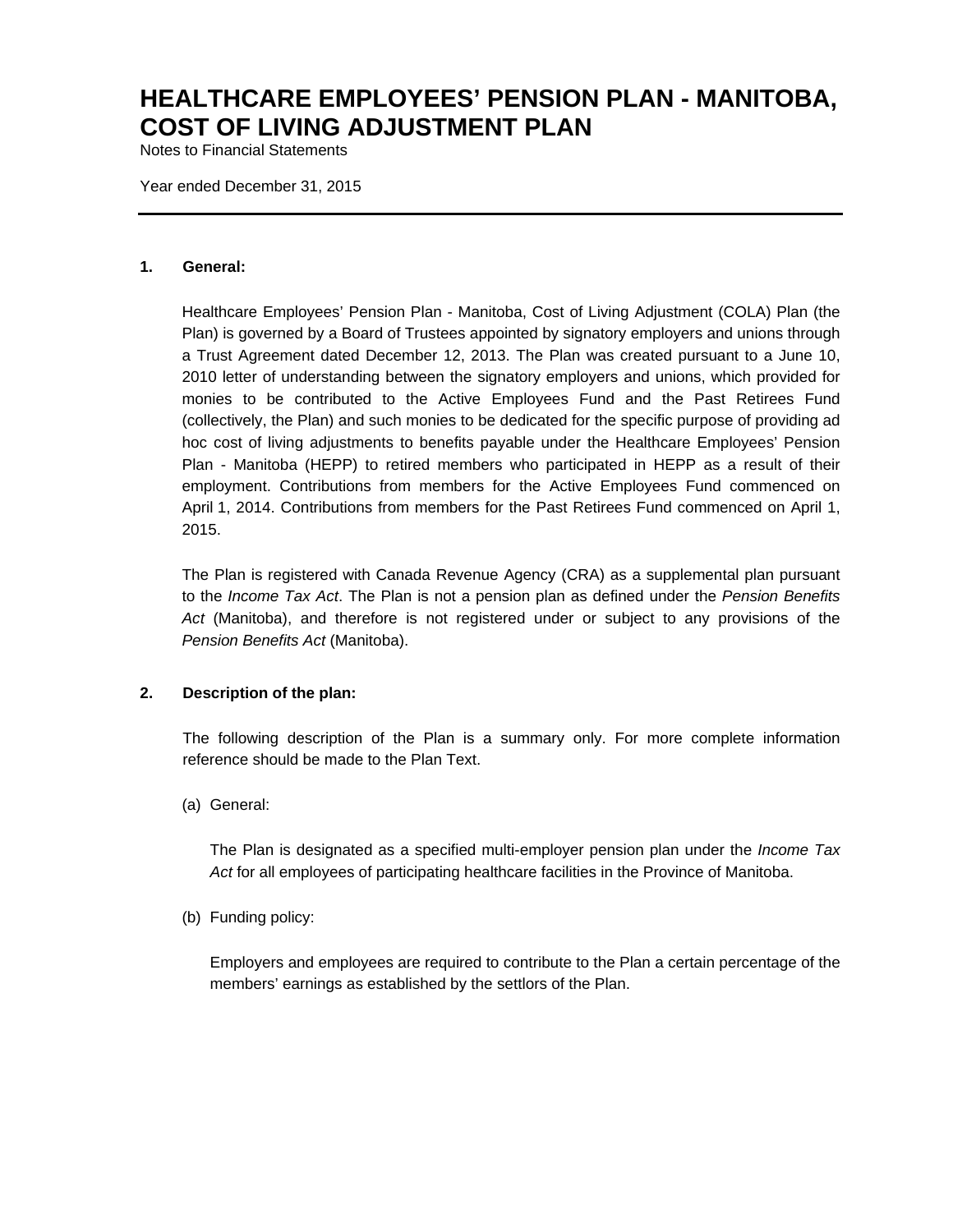Notes to Financial Statements (continued)

Year ended December 31, 2015

### **2. Description of the plan (continued):**

The following contribution rate percentages have been approved for 2014 and 2015:

|               | Employer | Employee |
|---------------|----------|----------|
| April 1, 2014 | 0.8%     | 0.8%     |
| April 1, 2015 | 1.0%     | $1.0\%$  |

Effective April 1, 2014 and continuing up to and including March 31, 2015, the Active Employees Fund received an allocation of 100% of the aggregate contributions. Effective on and after April 1, 2015, the Active Employees Fund and the Past Retirees Fund receive an allocation of 90% and 10% of the aggregate contributions, respectively.

(c) COLA benefits:

COLA benefits will only be paid to members in receipt of a pension on the effective date of each determination by the Trustees to provide COLA benefits, and such COLA benefits will be calculated based on the value of such member's pension excluding any COLA previously granted. COLA benefits paid from the Active Employees Fund and the Past Retirees Fund will be made on an ad hoc basis to members in receipt of a pension at rates determined by the Trustees based on the financial position of each fund. COLA benefits will not be made before April 1, 2018; as a result, no pension obligation has been presented in the statement of financial position.

The COLA benefits provided in a calendar year to a pensioner may not exceed 66 2/3 percent of the increase in the Consumer Price Index for Canada (CPI), as reported by Statistics Canada, for the first month immediately preceding the month in which the Trustees decide to grant COLA benefits for which Statistics Canada has issued a report, compared to the same month in the prior calendar year. In the event that the Trustees grant more than one COLA benefit in a calendar year, the total of all COLA benefits for the calendar year shall not exceed 66 2/3 percent of the increase in the CPI determined as of the month used to determine the CPI limit for the first COLA benefit granted for that calendar year.

(d) Death benefits:

Upon the death of a member, any COLA benefits previously extended to the member shall cease and the member's spouse, common-law partner, survivors, beneficiaries, dependents, or estate shall have no entitlement to any benefits under the Plan.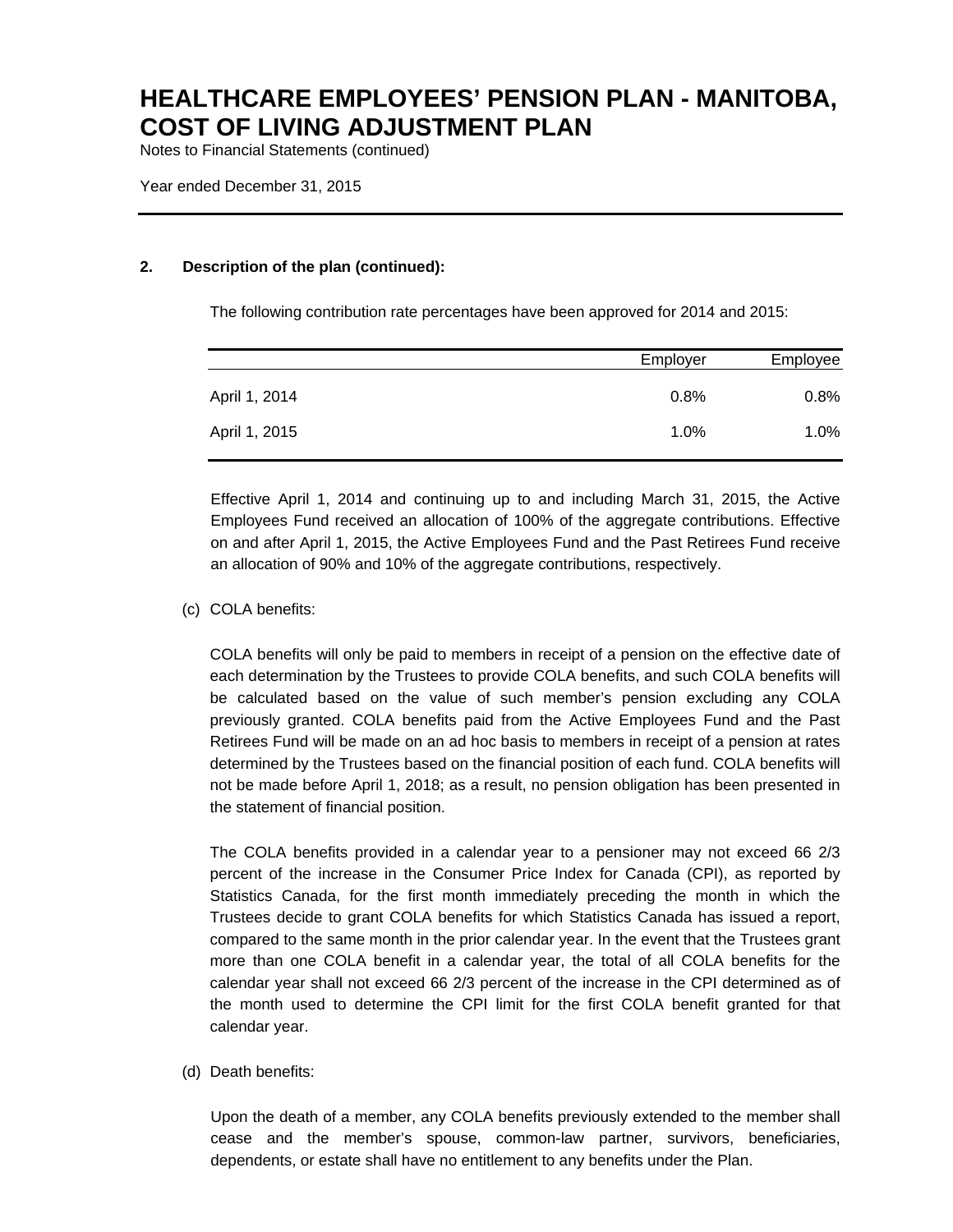Notes to Financial Statements (continued)

Year ended December 31, 2015

### **2. Description of the plan (continued):**

(e) Benefits on termination:

A member who terminates Plan membership other than by reason of retirement and receives a lump sum payment under HEPP in lieu of a pension ceases to be a member and shall not be entitled to any benefit, including any COLA benefits, from the Plan.

A member who terminates Plan membership other than by reason of retirement and elects a deferred pension from HEPP may be entitled to COLA benefits upon or after retirement if they receive a pension in accordance with the terms and conditions of the Plan.

#### **3. Significant accounting policies:**

(a) Basis of presentation:

The Plan follows Canadian accounting standards for pension plans for accounting policies related to its investment portfolio. In selecting or changing accounting policies that do not relate to its investment portfolio, the Plan complies on a consistent basis with Canadian accounting standards for private enterprises (ASPE).

These financial statements are prepared on a going concern basis and present the aggregate financial position of the Plan as a separate financial reporting entity, independent of the participating employers and members. Only the net assets of the Plan have been included in these financial statements. These financial statements do not portray the funding requirements of the Plan or the benefit security of the individual plan members.

(b) Financial instruments:

Financial instruments are recorded at fair value on initial recognition. Freestanding derivative instruments that are not in a qualifying hedging relationship and investments are subsequently measured at fair value. All other financial instruments are subsequently measured at cost or amortized cost, unless management has elected to carry the instruments at fair value. The Plan has elected not to carry any such financial instruments at fair value.

Transaction costs incurred on the acquisition of financial instruments measured subsequently at fair value are expensed as incurred. All other financial instruments are adjusted by transaction costs incurred on acquisition and financing costs. These costs are amortized using the straight-line method.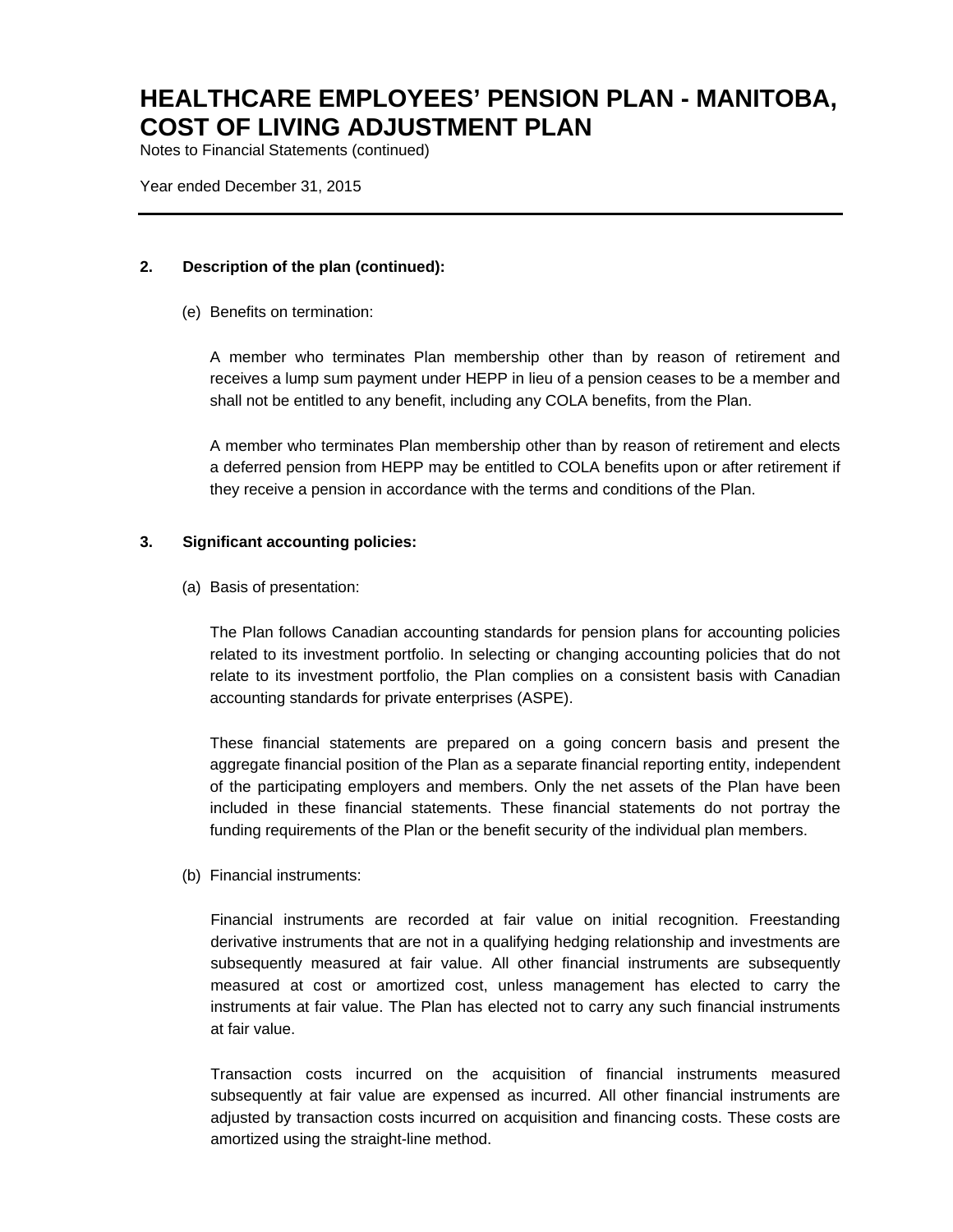Notes to Financial Statements (continued)

Year ended December 31, 2015

### **3. Significant accounting policies (continued):**

(c) Fair value measurement:

Fair value is the amount for which an asset could be exchanged, or a liability settled, between knowledgeable, willing parties in an arm's length transaction on the measurement date.

The Plan uses closing market price for fair value measurement. When available, the Plan measures the fair value of an instrument using quoted prices in an active market for that instrument. A market is regarded as active if quoted prices are readily and regularly available and represent actual and regularly occurring market transactions on an arm's length basis.

If a market for a financial instrument is not active, then the Plan establishes fair value using a valuation technique. Valuation techniques include using recent arm's length transactions between knowledgeable, willing parties (if available), reference to the current fair value of other instruments that are substantially the same, discounted cash flow analyses and option pricing models.

All changes in fair value, other than interest and dividend income, are recognized in the statement of changes in net assets available for benefits as part of the current period change in fair value of investments.

Fair values of investments are determined as follows:

Short-term investments:

Short-term investments consist of short-term pooled investment fund which is recorded at fair value established by the respective fund trustee.

(d) Capital assets:

Capital assets are recorded at cost less accumulated amortization. Repairs and maintenance costs are charged to expense. Betterments which extend the estimated useful life of an asset are capitalized. When a capital asset no longer contributes to the Plan's ability to provide services, its carrying amount is written-down to its residual value. Capital assets, which comprise computer software, are amortized on a straight-line basis over three years.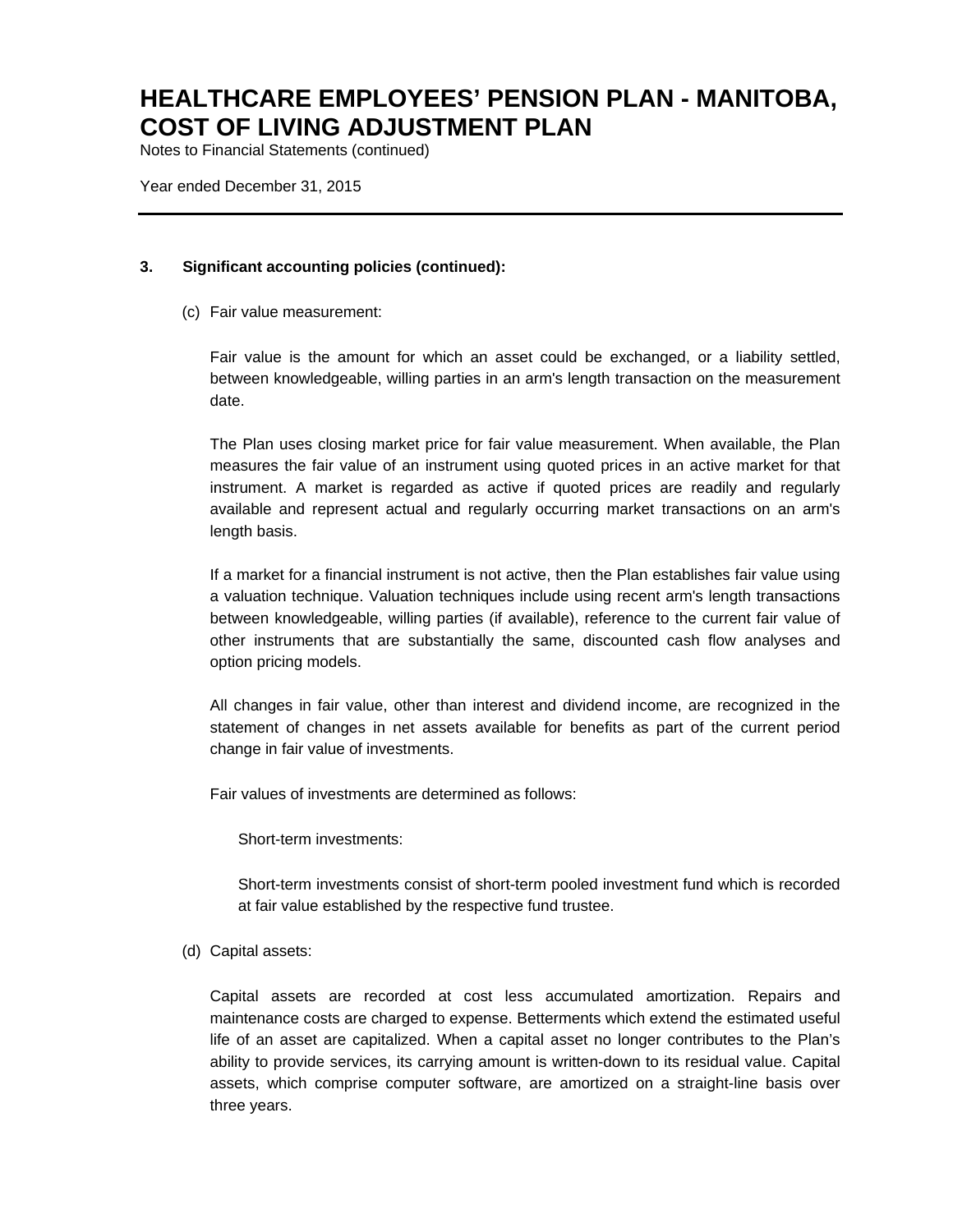Notes to Financial Statements (continued)

Year ended December 31, 2015

#### **3. Significant accounting policies (continued):**

- (e) Investment transactions and income recognition:
	- (i) Investment transactions:

Investment transactions are accounted for on a trade date basis.

(ii) Income recognition:

Investment income has been accrued as reported by the issuer of the short-term investment fund. Interest income has been accrued as earned.

(f) Contributions:

Contributions from the members are recorded on an accrual basis. Member reciprocal service contributions and transfers from the registered plan of a previous employer are not permitted.

(g) Use of estimates:

The preparation of financial statements requires management to make estimates and assumptions that affect the reported amounts of assets and liabilities, the disclosure of contingent assets and liabilities at the date of the financial statements and the reported amounts of increases and decreases in net assets during the year. Significant items subject to such estimates and assumptions include the determination of the carrying value of capital assets. Actual results could differ from those estimates.

### **4. Capital assets:**

|                                                                             |                          |                             |    | 2015               |   | 2014               |
|-----------------------------------------------------------------------------|--------------------------|-----------------------------|----|--------------------|---|--------------------|
|                                                                             | Cost                     | Accumulated<br>amortization |    | Net book<br>value  |   | Net book<br>value  |
| Computer software:<br><b>Active Employees</b><br>Fund<br>Past Retirees Fund | \$<br>391,231<br>391,231 | \$<br>260,821<br>260,821    | S  | 130,410<br>130,410 | S | 260,821<br>260,821 |
|                                                                             | \$<br>782,462            | \$<br>521.642               | \$ | 260.820            | S | 521,642            |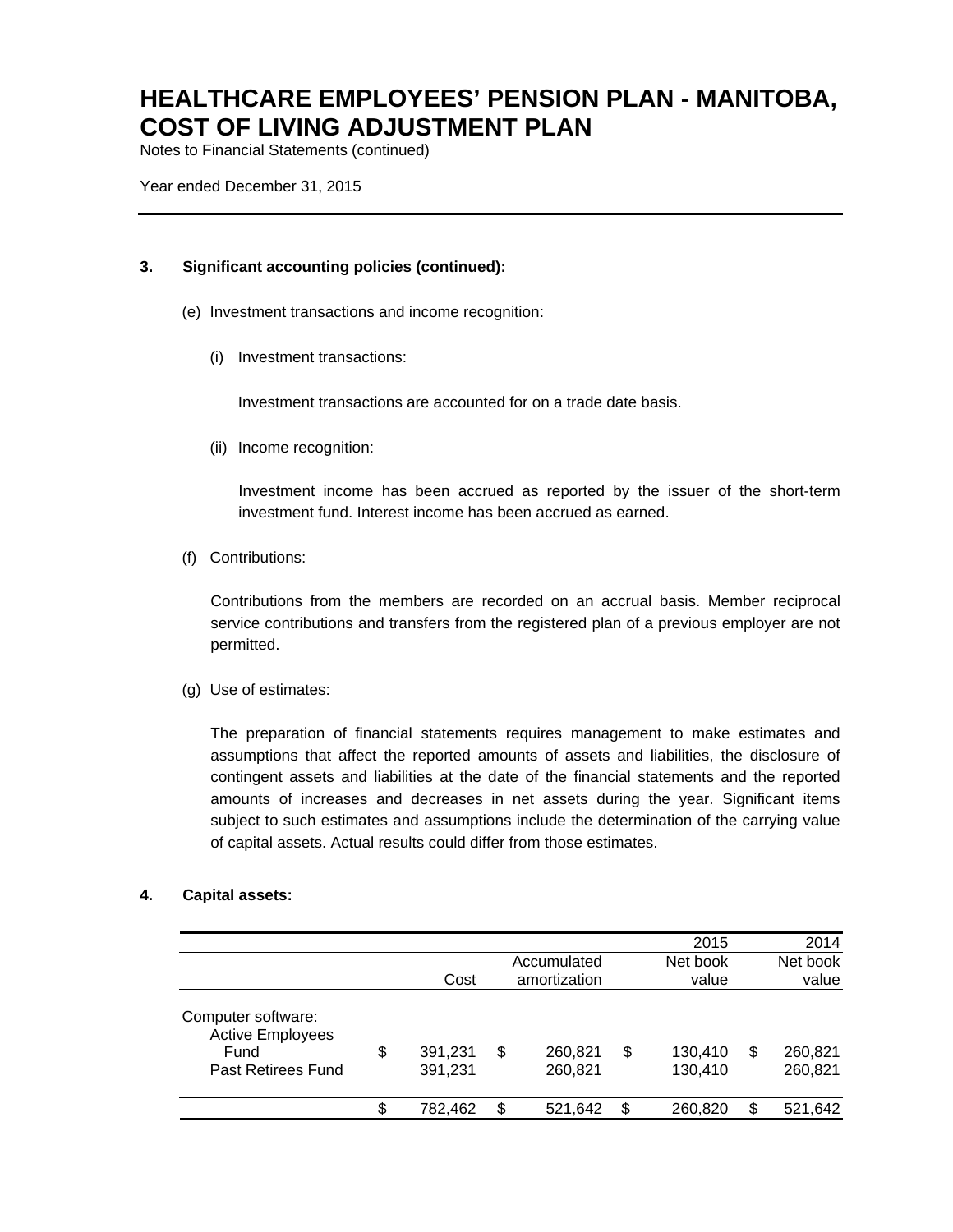Notes to Financial Statements (continued)

Year ended December 31, 2015

#### **5. Administrative expenses:**

|                       | <b>Active Employees</b> |         | <b>Past Retirees</b> |         |    | 2015      | 2014            |  |
|-----------------------|-------------------------|---------|----------------------|---------|----|-----------|-----------------|--|
|                       |                         | Fund    |                      | Fund    |    | Total     | Total           |  |
| Salaries and benefits | \$                      | 320,484 | \$                   | 320,484 | \$ | 640,968   | \$<br>462,854   |  |
| Amortization of       |                         |         |                      |         |    |           |                 |  |
| capital assets        |                         | 130,411 |                      | 130,411 |    | 260,822   | 260,821         |  |
| Other administrative  |                         |         |                      |         |    |           |                 |  |
| expenses              |                         | 123,691 |                      | 111,788 |    | 235,479   | 259,850         |  |
| <b>Actuarial fees</b> |                         | 40,070  |                      | 40,070  |    | 80,140    | 154,523         |  |
| Legal fees            |                         | 9,065   |                      | 9,065   |    | 18,130    | 148,611         |  |
| Audit fees            |                         | 5,355   |                      | 5,355   |    | 10,710    | 28,014          |  |
|                       | \$                      | 629,076 | \$                   | 617,173 | S. | 1,246,249 | \$<br>1,314,673 |  |

### **6. Capital risk management:**

The main objective of the Plan is to sustain a certain level of net assets in order to meet the current and future obligations of the Plan. The Plan fulfils its primary objective by adhering to specific investment policies outlined in its Statement of Investment Policies and Procedures (the SIPP), which is reviewed annually by the Plan. The Plan manages net assets by engaging knowledgeable investment managers who are charged with the responsibility of investing existing funds and new funds (current year's employee and employer contributions) in accordance with the approved SIPP. Increases in net assets are a direct result of investment income generated by investments held by the Plan and contributions into the Plan by eligible employees and by the employers.

The primary risk the Plan faces is that the Plan's asset growth and contribution rates will be insufficient to cover the Plan's liabilities (funding risk) resulting in an unfunded liability (funding deficiency). If a funding deficiency reaches a certain level, or persists, it may need to be eliminated through contribution rate increases.

The Plan's net funded position can change relatively quickly if there are changes in the value of the investments or liabilities. Either can result in a mismatch between the Plan's assets and its liabilities. The most significant contributors to funding risk are:

- declining interest rates
- declining long-term investment rates of return

The Plan's assets are subject to financial instrument risks which are explained in more detail in note 7 to these financial statements.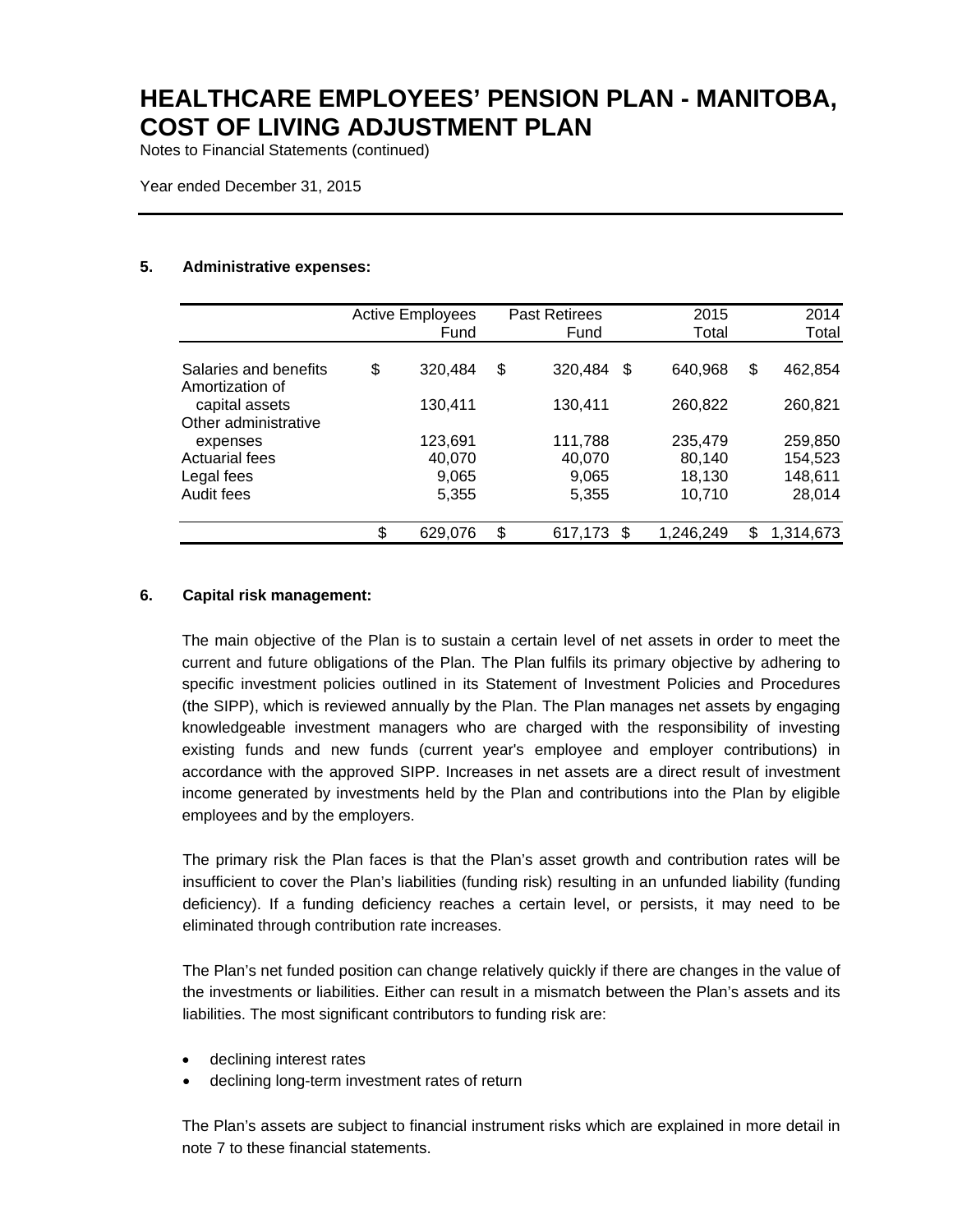Notes to Financial Statements (continued)

Year ended December 31, 2015

#### **7. Risk management:**

(a) Credit risk:

The Plan is exposed to credit risk, which is the risk that a counterparty will be unable to pay amounts in full when due or requested. The Plan's greatest concentration of credit risk is in its fixed income securities. The fair value of the fixed income securities includes consideration of the creditworthiness of the debt issuer. All transactions in listed securities are settled or paid for upon delivery using approved brokers. The risk of default is considered minimal, as payment is made on a purchase once the securities have been received from the broker. For sales transactions, the securities are released once the broker has made payment.

Credit risk associated with contributions and other receivables is minimized due to their nature. The majority of the receivable balances are due from member facilities and are collected from participating members through the payroll process. No provision for doubtful contributions and other receivables has been recorded in 2015 or 2014. The carrying amounts of fixed income investments and contributions and other receivables represent the maximum credit exposure to the Plan.

(b) Liquidity risk:

Liquidity risk is the risk that an entity will encounter difficulty in meeting obligations associated with financial liabilities.

All of the Plan's investments are in liquid securities traded in public markets. The Plan's financial statement liabilities have contracted maturities of less than one year. The Plan also maintains cash on hand for liquidity purposes and to pay accounts payable and accrued liabilities. At December 31, 2015, the Plan had cash in the amount of \$2.41 million (2014 - \$1.35 million).

(c) Other risks:

The Plan's investments are not exposed to significant interest rate, foreign currency or market price risk.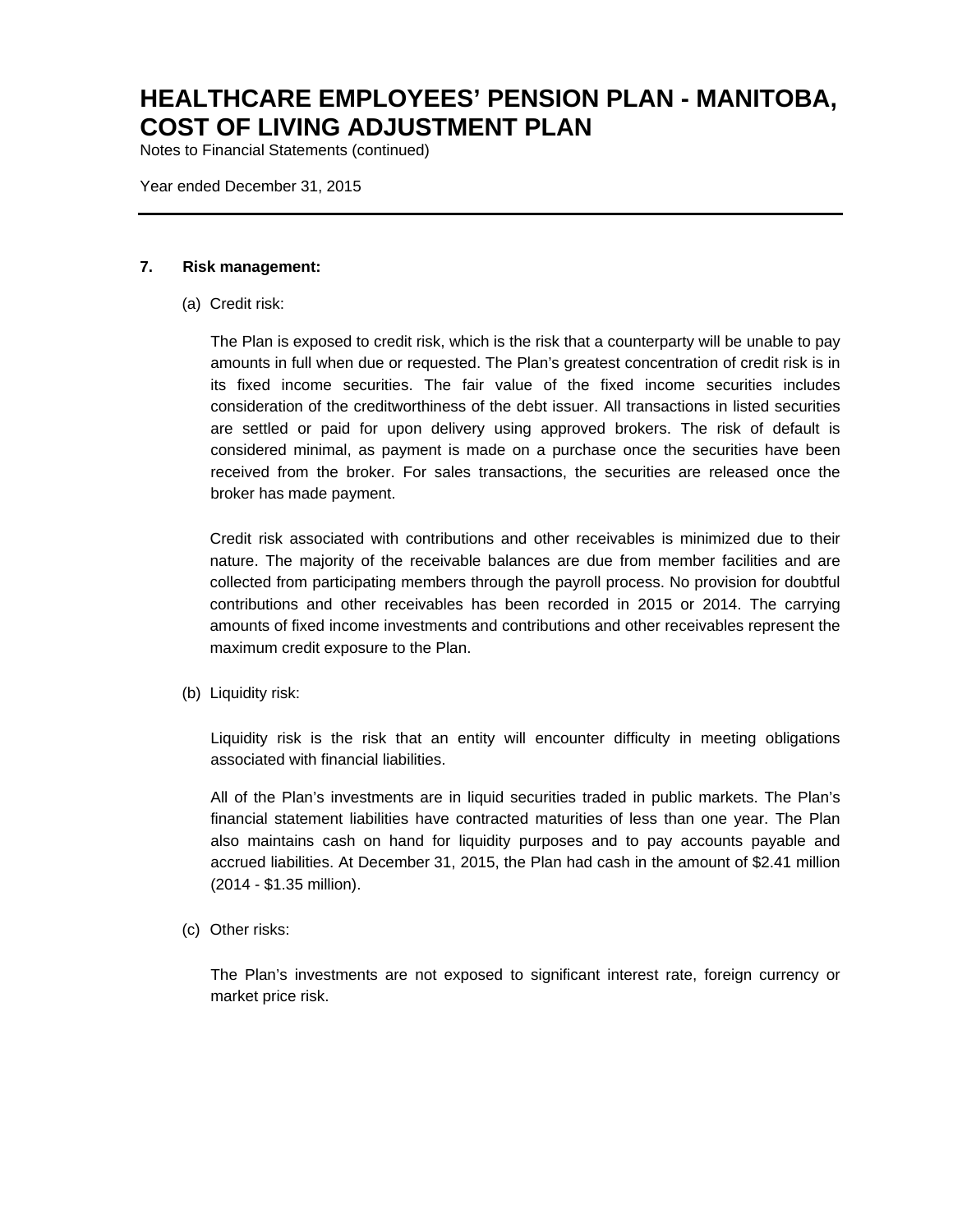Notes to Financial Statements (continued)

Year ended December 31, 2015

### **8. Fair value of financial instruments:**

The determination of the fair value of investments is as described in note 3(c) with fair values of investments disclosed in the statement of financial position. The fair values of other financial assets and liabilities, being cash, contributions receivable, other receivables, accounts payable and accrued liabilities and other accounts payable, approximate their carrying values due to the short-term nature of these financial instruments.

The Plan's assets which are recorded at fair value are required to be classified into one of three levels, depending on the inputs used for valuation. The hierarchy of inputs is summarized below:

- quoted prices (unadjusted) in active markets for identical assets or liabilities (Level 1);
- inputs other than quoted prices included in Level 1 that are observable for the asset or liability, either directly (i.e. as prices) or indirectly (i.e. derived from prices) (Level 2); and
- inputs for the asset or liability that are not based on observable market data (unobservable inputs) (Level 3).

Changes in valuation methods may result in transfers into or out of an investment's assigned level.

The following is a summary of the inputs used as of December 31, 2015 in valuing the Plan's investments:

|                                |   | Quoted prices<br>in active markets<br>(Level 1) |     | Significant<br>for identical assets other observable<br>inputs (Level 2) |     | Significant<br>unobservable<br>inputs (Level 3) | Total                   |
|--------------------------------|---|-------------------------------------------------|-----|--------------------------------------------------------------------------|-----|-------------------------------------------------|-------------------------|
| Cash<br>Short-term investments | S | 2,405,017 \$                                    |     | 50,299,759                                                               | \$. |                                                 | 2,405,017<br>50,299,759 |
|                                |   | 2,405,017                                       | \$. | 50,299,759                                                               | \$  |                                                 | 52,704,776              |

For the year ended December 31, 2015, there were no transfers between Level 1 and Level 2.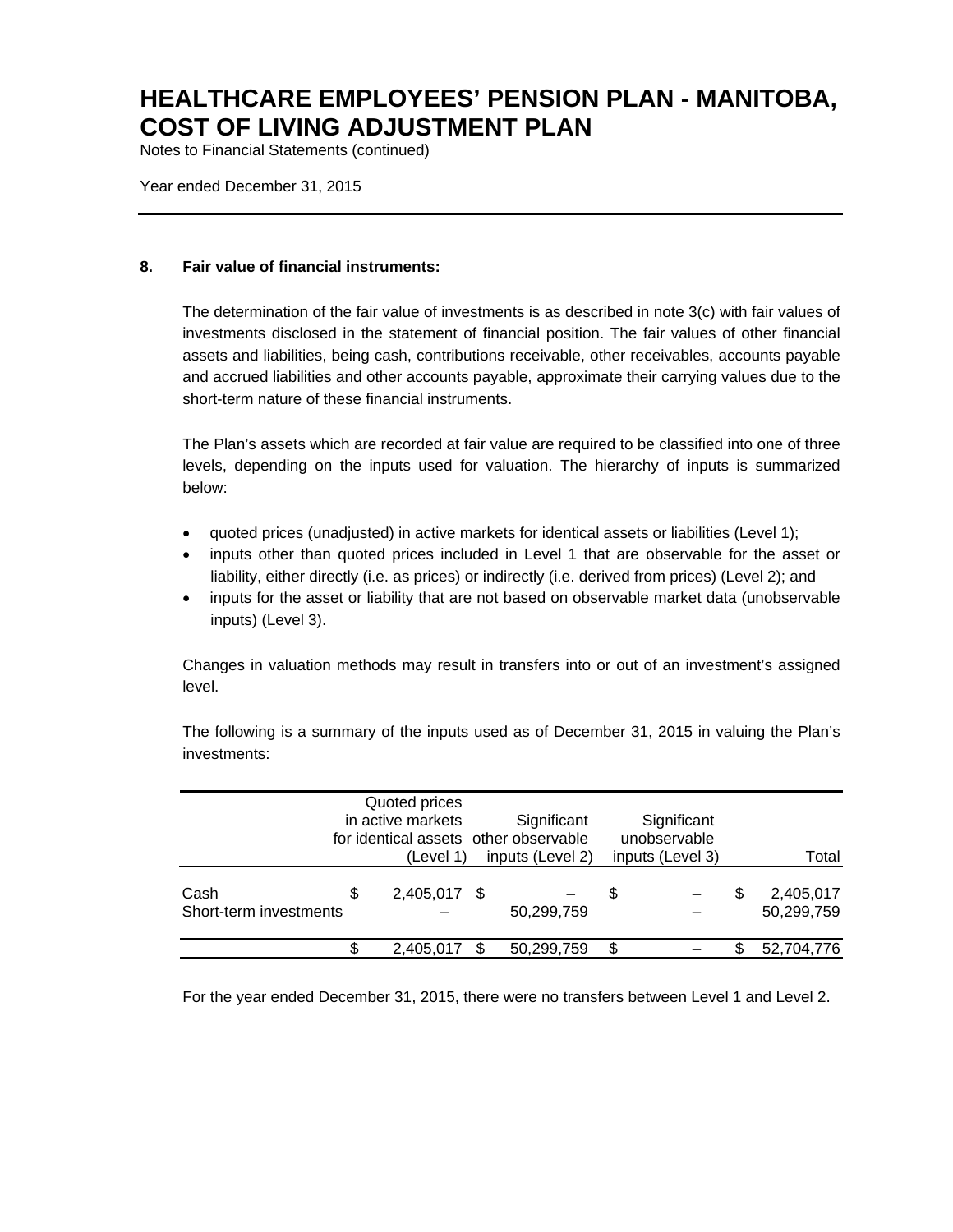Notes to Financial Statements (continued)

Year ended December 31, 2015

### **8. Fair value of financial instruments (continued):**

The following is a summary of the inputs used as of December 31, 2014 in valuing the Plan's investments:

|                                |   | Quoted prices<br>in active markets<br>for identical assets other observable<br>(Level 1) | Significant<br>inputs (Level 2) |    | Significant<br>unobservable<br>inputs (Level 3) |     | Total                   |
|--------------------------------|---|------------------------------------------------------------------------------------------|---------------------------------|----|-------------------------------------------------|-----|-------------------------|
| Cash<br>Short-term investments | S | 1,354,340 \$                                                                             | 16,032,630                      | S  |                                                 | \$. | 1,354,340<br>16,032,630 |
|                                | S | 1,354,340                                                                                | 16,032,630                      | \$ |                                                 |     | 17,386,970              |

For the period ended December 31, 2014, there were no transfers between Level 1 and Level 2.

#### **9. Related parties:**

The Plan, HEPP and Healthcare Employees' Benefits Plan - Manitoba (HEBP) have common trustees and a cost sharing agreement to allocate certain costs based on factors such as square footage, number of employees and time usage. In addition, certain costs with respect to the establishment of the Plan were incurred by HEPP which are to be reimbursed by the Plan. During the year, HEPP also collected contributions of active and past retirees plan members and employers for COLA. Other receivables include a net amount of \$1,540,150 (2014 - \$623,626) due from HEPP at December 31, 2015. This includes a balance of \$1,786,036 (2014 - \$1,281,777) receivable related to contributions collected, net of a balance of \$245,886 (2014 - \$658,151) payable related to costs incurred. The balance due from HEPP is non-interest bearing, and has no fixed terms of repayment.

These transactions are in the normal course of operations and are measured at the exchange amount, which is the amount of consideration established and agreed to by the related parties.